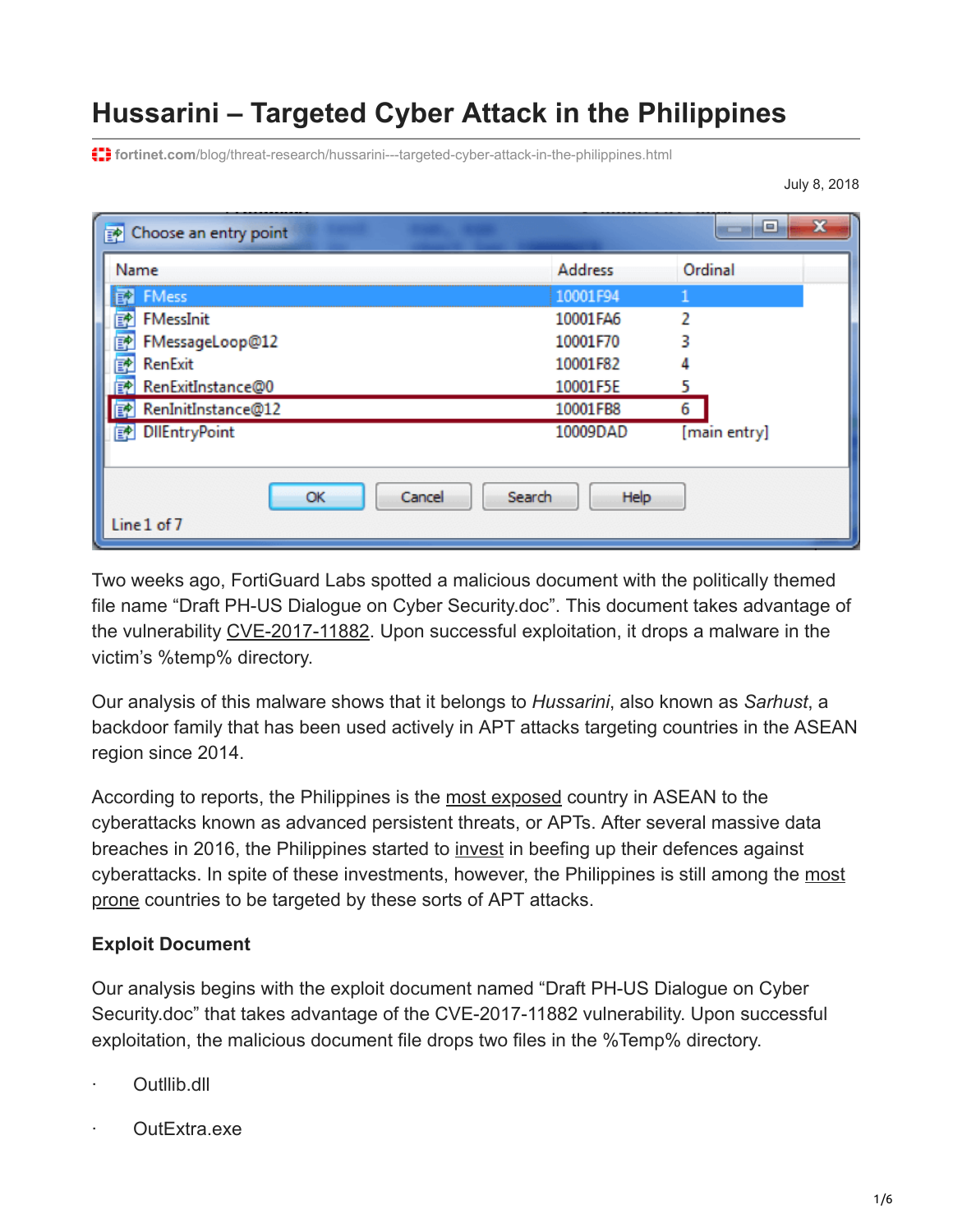OutExtra.exe is a signed legitimate application from Microsoft named finder.exe. This file is part of the Microsoft Office suite and can be used to find keywords within Outlook data files. However, in this attack, this file is used to load the *Hussarini* backdoor via DLL hijacking.

DLL hijacking is a technique used by some APT malware in which instead of the legitimate application (.exe) loading the benign DLL, the application is tricked into loading a DLL containing malicious code. Using this technique, a malware can evade the Host Intrusion Prevention System (HIPS) of security programs that monitor the behaviors of executed files. Most HIPS tools whitelist signed or trusted files, thereby excluding any malware loaded using DLL hijacking by those signed files from any behavior monitoring. In the context of this attack, OutExtra.exe is a signed legitimate application; however, it is tricked into loading a malware file that is disguised as the legitimate Outllib.dll file.

# **Decoy Document**

To avoid suspicion by the victim, the exploit downloads a decoy document from the legitimate-seeming hxxp://157.52.167.71:29317/office/word/2003/ph2/philip.varilla. During our analysis, though, the download link for the decoy document was already down.

However, taking a look at the URI, we spotted several clues as to where/from whom the hacker possibly wants the user to believe the document came from. First is the "ph2," which could mean "ph" for Philippines and "2" as its second directory of decoy documents. And second is "philip.varilla". A quick Google search on this name led us to the Service Director of the Philippines Department of Information and Communications Technology (DICT), who has the same name. DICT is the agency responsible for the planning, development, and promotion of the Philippines' information and communications technology including cybersecurity.

## **Hussarini**

In fact, the file Outllib.dll is actually the *Hussarini* backdoor, a DLL which exports functions containing the malicious code. When the file OutExtra.exe is executed, some of these functions are called, effectively executing its malicious code.

## Fig 1. Hussarini export functions

While the original Outllib.dll also has some of the functions above, notice that this backdoor has a lot more exported functions than just the backdoor DLL.

Fig 2. Export functions of the original Outllib.dll file

There is also a big difference in the file size. The original Outllib.dll has a file size range of 4- 8 MB, depending on the version, but the fake file only ranges from 40-50 KB. One of the reasons for this big difference in file size is that only one of the exported functions of the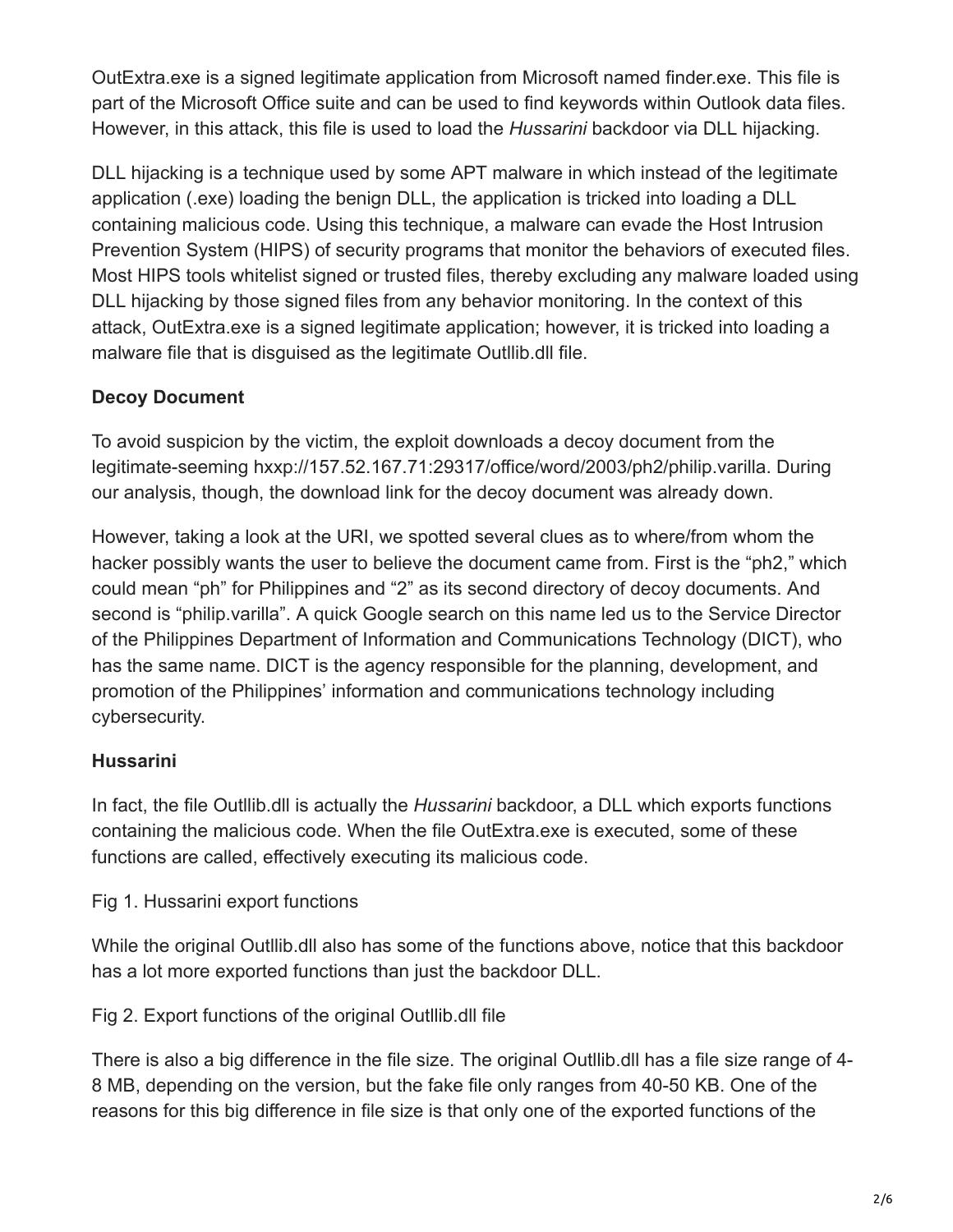backdoor DLL contains the malicious code. All of the others are just RETN functions that do nothing.

Thus, we will focus our analysis on the function that contains the backdoor code named *RenInitInstance@12.* This function begins by instantiating a class initializing the setting of the bot. It then creates two concurrent threads taking the created object as its parameter.

#### Fig 3. Hussarini main function

The first thread acts as a client thread that is responsible for communicating with the command and control (C&C) server and listening for commands. The response is then parsed and passed to the second thread that acts as the worker. The worker thread executes the commands and reports the result to the client thread.

Before communicating with its command and control (C&C), the malware saves a *ServerID* in the registry with a randomly generated value. This ID identifies this bot in the botnet.

Fig 4. Bot ServerID

## **C&C Communication**

Interestingly, there's a private IP address 10.1.0.105 in the code that may have been used as a test C&C server. This IP address is replaced at runtime with the real C&C publicdfaph.publicvm.com.

When communicating with its C&C, Hussarini uses its own custom protocol encoded with base64, which is sent over HTTP. Due to the high-level nature of the code and limited analysis time, we were not able to identify all the fields of the protocol, but knowing some important parts is enough to understand how the communication works.

#### Fig 5. Hussarini protocol

The initial data it sends contains the generated *ServerID*, the size, and the checksum of the message. This data is encoded with base64 and sent as an argument to the HTTP GET request.

Fig 6. Initial message to the command and control server

The response from the C&C is enclosed with the tag <CHECK></CHECK>. The data in between is also base64 encoded. When decoded, we can see that it follows the same data structure as the initial message.

Fig 7. Initial response from the command and control server

After the check, the malware gets the following system information, which it sends to the C&C via an HTTP POST request: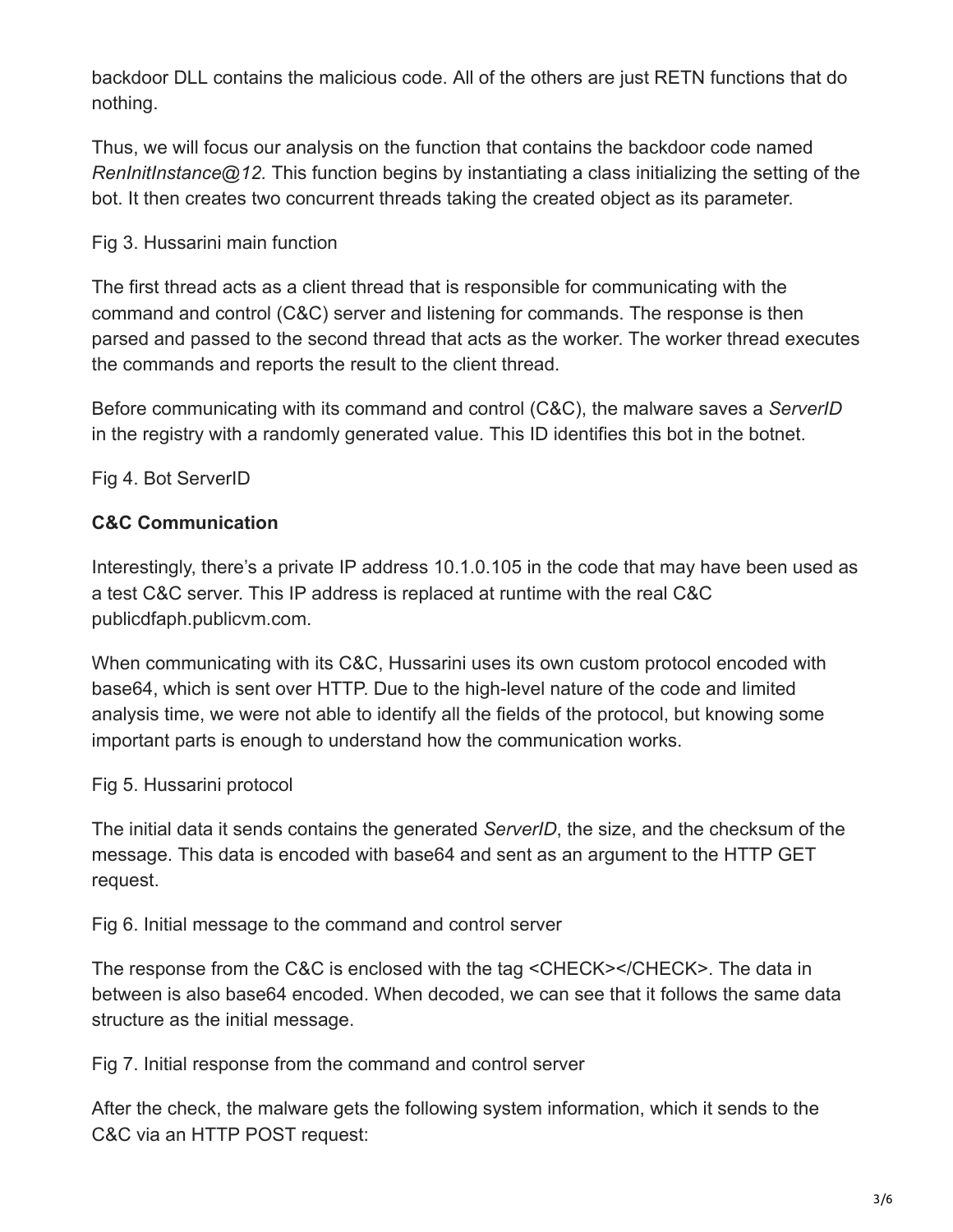- User name, Computer Name, OS, and CPU information
- Fig 8. Sending of machine information to the C&C

It took a while before we were able to receive commands from the C&C, and when we did we suddenly lost connection to the C&C, which could mean that the hacker controls the C&C manually. The connection disruption could be because the attacker detected that the bot was being analysed and blocked our analysis environment from communicating with the C&C, or just that the machine is not interesting to performing further attacks. The received data was enclosed with the tag <COMMAND></COMMAND>, encoded with base64, and still follows the same data structure of the protocol when decoded. The commands are pretty obvious since its strings are not encrypted after decoding the data.

Fig 9. Receiving commands from the C&C

The first command includes the string "cache.txt". The worker thread is called with this command to create the following files in the same directory where the malware is running.

- · cache.txt
- cache.txt.cfg

The second command contains commands for the Command Prompt (cmd.exe).

Fig 10. Receiving next commands from the C&C

The following *cmd* commands sent from the C&C are then passed to the worker thread and written to cache.txt.

Fig 11. Commands written in cache.txt

The description of the commands written on cache.txt are as follows:

- systeminfo get the systeminfo of the computer
- · *arp –a*  view the mapping of IP addresses to MAC addresses
- · *ipconfig /all* display all current TCP/IP network configuration values
- · *netstat -ano* displays protocols statistics and current TCP/IP network connections
- · *tasklist -v* list of apps and services with their Process ID (PID) for all task running
- · *net start* starts any of the various services that are running
- · *net view* displays the other computers that are visible on the network
- · *dir "c:\users" /o-d* displays all users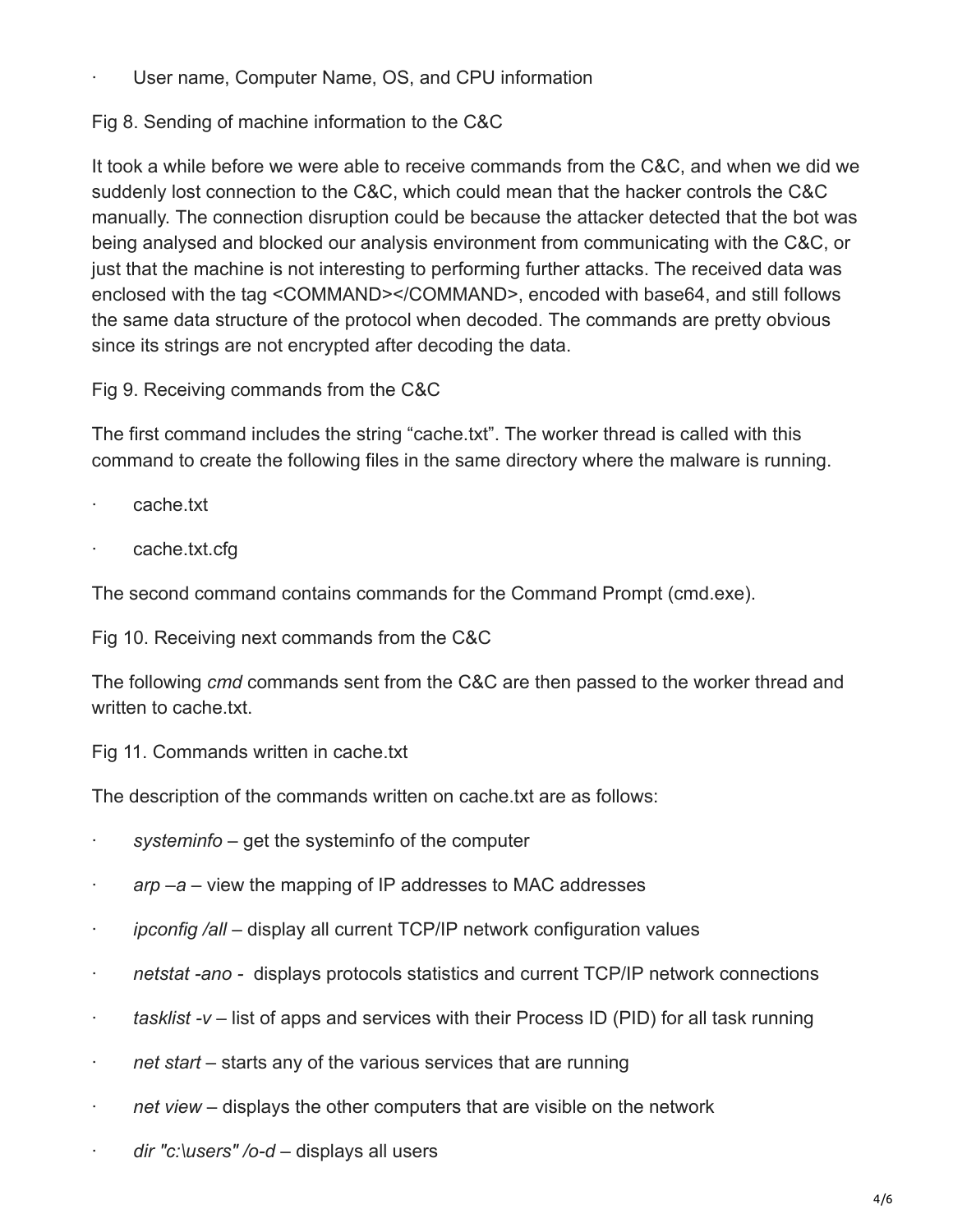After sending these *cmd* commands, the C&C stopped responding. It could be that the hacker decided to block the connection after seeing the result of these commands.

Based on its code, this malware is capable of executing the following commands from the hacker:

- · Create, read, write files
- · Download and execute files/components
- · Launch remote shell using cmd.exe

While other APT backdoors have more capabilities, such as keylogging, taking screen shots, etc., Hussarini only has few, including the capability to download and execute files/components. However, its functionality can be extended by the hacker. Also, since this backdoor can launch a remote cmd shell, all cmd commands are available for the attacker to use, such as those seen in Figure 11.

*Hussarini* uses a dynamic domain to maintain anonymity and to also possibly be able to change the C&C server IP address. At the time of this analysis, however, we only saw it resolved to the IP address 157.52.167.71, which is the same IP used to host the decoy document.

Fig 12. C&C domain name resolution

# **Final thoughts**

We are unsure how the document is being distributed; however, taking a look at the C&C domain name *publicdfaph.publicvm.com* and considering the file name of the exploit document "Draft PH-US Dialogue on Cyber Security.doc" and the clues from the decoy document download link hxxp://157.52.167.71:29317/office/word/2003/ph2/philip.varilla, there is one scenario that seems to make the most sense.

It seems likely that the names used were crafted to make it look like the document came from the Department of Information and Communications Technology (DICT), or possibly from the Service Director, which would imply that the employees of the Department of Foreign Affairs (DFA) are the target. Clearly, the use of *publicdfaph* in the C&C domain name is used to camouflage the traffic and to trick a network administrator into thinking that this domain is under DFA so as not to raise any suspicion.

# **Conclusion**

Hussarini was first mentioned in APT campaigns targeting the Philippines and Thailand in 2014. Today, this malware is still actively being used against the Philippines. The Department of Information and Communications Technology was only formed in 2016 and has [acknowledged](https://www.rappler.com/technology/news/168634-dict-launches-ph-5-year-natl-cybersecurity-plan) that the Philippines' state of cybersecurity is still in infancy. In general, this